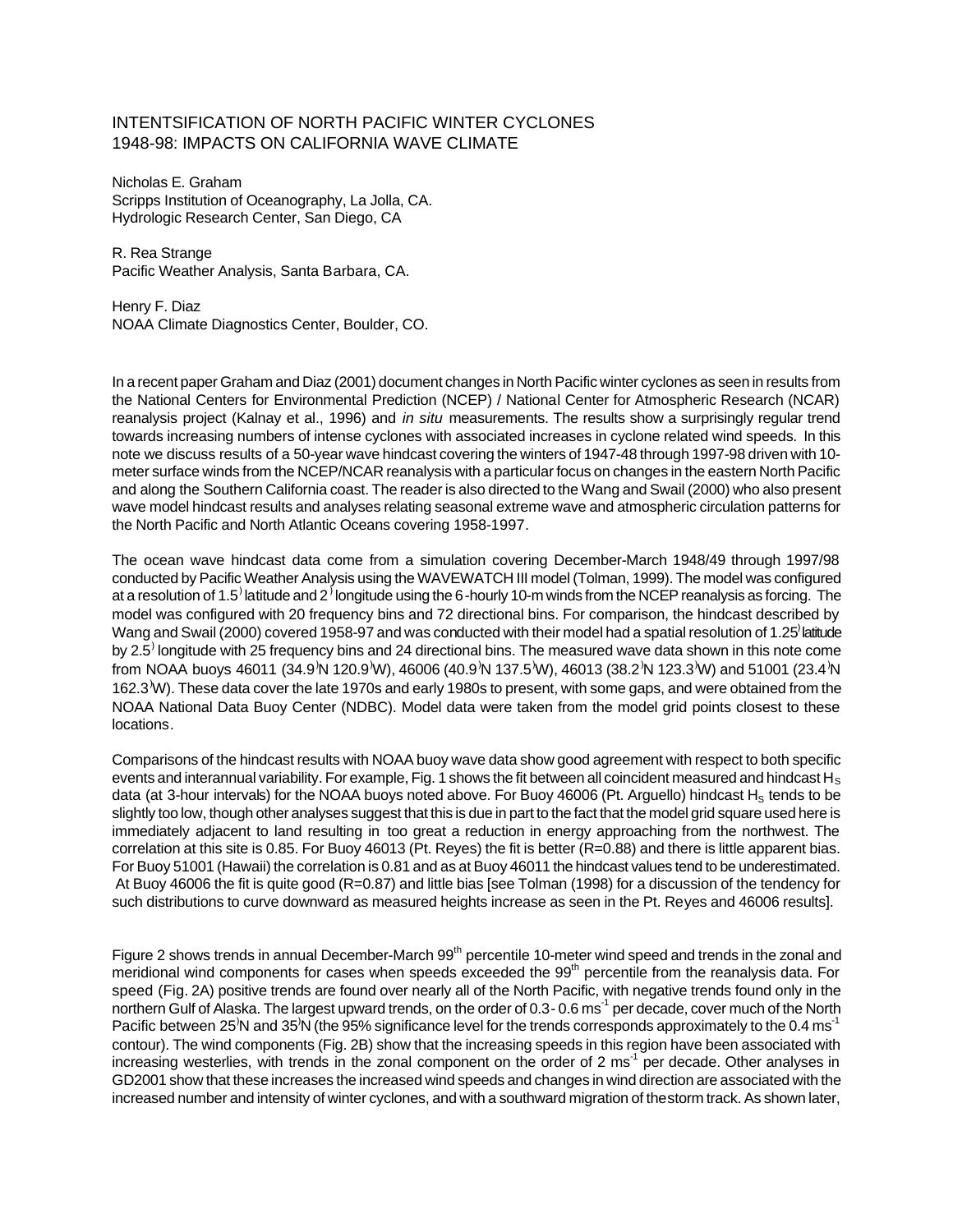these increases in westerly winds across the sub-tropical North Pacific produce major increases hindcast extreme wave climatology along the coast of California and Baja California.

Another feature of note in Fig. 2B is the presence of large directional trends in the Gulf of Alaska. In this region, preferred wind directions during episodes of high wind speeds backed from west-northwest during the late 1940's and early 1950's to southwest during the latter part of the record. Up to 1980, these dramatic changes in direction are corroborated by measurements from Ocean Station Vessel P (see GD2001, Fig. 9A). Like the increasing subtropical westerlies, these changes in wind direction during high wind speed episodes also have clear impacts on the hindcast wave climate of the North Pacific.

The trends in hindcast 95<sup>th</sup> percentile December-March wave heights (Fig. 3) show the largest trends between 30<sup>)</sup> and 45<sup>)</sup> N where values range up to 2.4 meters in 50 years (approximately 0.48 m decade<sup>-1</sup>).

In terms of percentage of the long term mean  $99^{th}$  percentile H<sub>S</sub>, the trends represent increases of 20-35% with the largest values centered near 25<sup>N</sup> and 140<sup>'W</sup> (see GD2001, their Fig. 11d). Along the coast of North America the largest upward trends in hindcast extreme  $H<sub>s</sub>$  are found off Southern California where the trends amount to approximately 1.2 m decade<sup>-1</sup>, representing an increase of about 25%. Consistent with the wind trends (Fig. 2), trend in extreme waves are much smaller in the Gulf of Alaska extending along the west coast of Canada and Pacific Northwest. The spatial pattern in Fig. 3 is similar the 90<sup>th</sup> percentile trends shown Wang and Swail (2000; their Fig. 8) though the percentage changes are larger in our results. These differences apparently arise from the different percentile used and the different years used - a separate analysis of 90<sup>th</sup> percentile wave heights over the 1958-97 period from our hindcast results (not shown) gives results quite similar to those of Wang and Swail (2000).

Figure 4 shows time series of measured and hindcast 95<sup>th</sup> percentile wave heights for the buoy locations described earlier. For the hindcast data, the long-term trends range from 0.22 m decade<sup>-1</sup> (46011 - Pt. Arguello) to 0.15 m decade<sup>-1</sup> (51001, Hawaii). In each case the trends are significant at above the 98% level (as measured by t-test). Also shown are the measured and hindcast data for those cases where measured data exist. The tendency for hindcast waves to be too low is again apparent for Buoy 46011 while the hindcast values appear biased high at Buoys 46006 and 46013 (Pt. Reyes) (to some degree this may reflect the effects of refraction and sheltering at the latter buoy). In any case, the buoy and hindcast data are generally in relatively good agreement (the correlations for annual values are 0.92 at 46006 and 0.84 at the other locations). This level of agreement suggests that the wave model results are of sufficient quality to resolve the observed upward trends.

Figure 5 shows the trends in directional wave spectra for 6 sites in the North Pacific (the four buoy locations noted above and points near the southern tip of Baja California and off the mouth of the Columbia River, respectively). The four sites in the mid-latitude eastern Pacific [Buoy 46011 (Pt. Arguello), Buoy 46013 (Pt. Reyes), Buoy 46006, and the Columbia River) each show a pattern of increasing energy approaching from the west-northwest to west-southwest, primarily in the period range centered near 15-17 seconds. They also show decreasing energy from the northwest at somewhat shorter period (12-14 seconds). For Buoy 51001 (Hawaii) and the Cabo San Lucas points the results show major positive trends from the 300 $\degree$ to 315 $\degree$ and centered at about 16-17 seconds. These patterns are consistent with the results presented earlier and indicate along the west coast of the US for larger, longer period extreme waves with more westerly approach directions. The Cabo San Lucas and Hawaii results are also consistent with the more intense wave generation in the lower mid-latitudes of the North Pacific.

To focus the implications of these results to conditions in the inshore waters of the Southern California Bight, Fig. 6A shows return period analyses for the Buoy 46006 hindcast data for 1948-49 through 1975-76 and for 1976-77 through 1997-98. (Note: A linear fit to a Fisher-Tippett Type I distribution applied to the upper 5% of the hindcast  $H_s$  values was used to calculate the 100-year waves for these analyses. Other distributions may give better fits so the values used here should be taken as indicators only). For the earlier period the estimated 100-year value of  $H_S$  is 7.6 meters for the earlier and later periods are 7.6 and 10.1 meters, respectively and the populations are very well separated. At this location the 100-year wave in the earlier period represents approximately a 5-year event in the latter period.

Figure 6B shows results from an analysis similar to that described above but in this case conducted for a point off Encinitas, CA, about 50 km north of San Diego. The back-refraction model of O'Reilly (1991) was used to provide energy and direction transfer functions for transforming hindcast deep water waves from a deep water point off San Diego to the shallow water point at approximately 23 m depth. For this site the 100-year waves for earlier and later periods are estimated to be 3.9 and 5.9 meters, respectively – and the 100-year wave for the earlier period becomes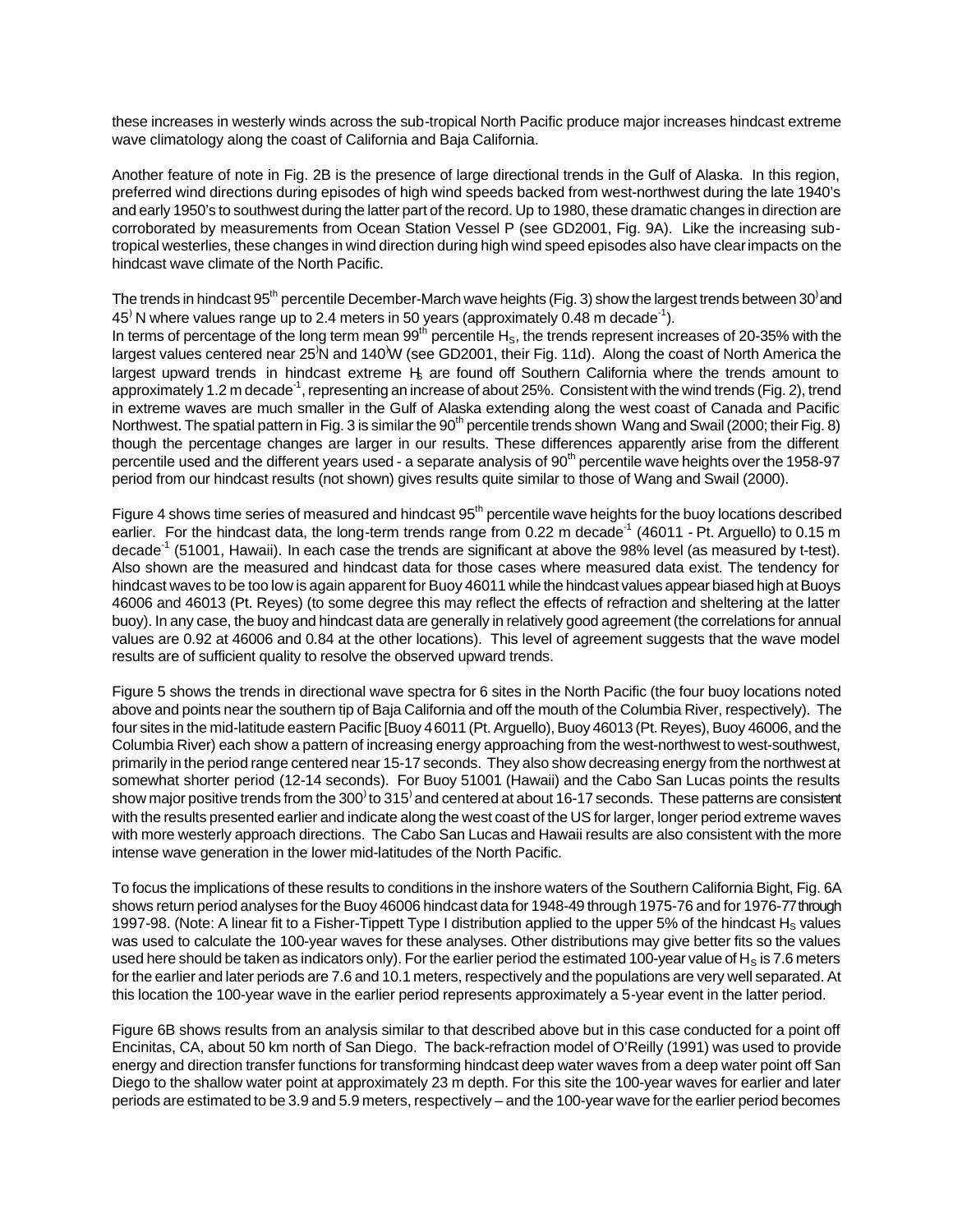approximately a 1-year event during the latter period. These changes in statistics reflect not only the changes in deep water wave size, but the effects of more favorable (more westerly) approach directions and longer wave periods as well. The more westerly approach directions reduce the sheltering effects of Pt. Conception and the Channel Islands and give a more direct approach direction to the shore. The longer wave periods likely contribute to increased shoaling as well.

## **Conclusions**

Results from analyses of the NCEP/NCAR reanalysis show major changes in winter storm climate over the North Pacific from 1948/49 through 1997/98 (GD2001). These changes include an increase in the number of intense cyclones and a southward shift in the storm track. These changes have resulted in substantial increases in westerly winds associated with strong storms across the lower mid-latitudes of the North Pacific. A winter wave hindcast using the WAVEWATCH III model and the surface winds from the reanalysis has been conducted to assess the impact of these circulation changes on the winter wave climate in the North Pacific. The results show that the hindcast wave climate tracks observed changes over the approximately 20 years for which wave measurements are available from NOAA buoys. The results also show that there have been substantial (25-35%) upward trends in extreme wave heights over much of the lower mid-latitude North Pacific since 1950. Analyses of deep water directional spectra from the hindcast show a consistent pattern for longer period extreme waves with from more westerly approach directions at sites off the US west coast over time and diminishing contributions from more northwesterly directions. A return period analysis for representative deep water and shallow water Southern California sites show that the upward trends in deep water wave heights have had major effects on estimated return periods over the past half-century. Even more extreme changes are found at the shallow water sites where the tendency for more westerly approach directions and longer periods for during extreme wave events reduces the estimated 100-year wave for 1948/49 through 1975/76 to approximately a 1-year event during 1976/77 through 1997/98.

## **REFERENCES**

Graham, N. E. and H. F. Diaz, 2001: Evidence for Intensification of North Pacific Winter Cyclones since 1948, *Bull. Amer. Met. Soc.,* 82, 1869-1893.

Kalnay, E., et al., 1996: The NCEP/NCAR 40-year reanalysis project, *Bull. Am. Met. Soc.*, 77, 437-471.

O'Reilly, W. C., 1991: Modeling Surface Gravity Waves in the Southern California Bight, Ph. D. thesis, Scripps Institution of Oceanography, 90 pp.

Tolman, H. L., 1998: Effects of observation erros in linear regression and bin-average analyses, *QJRMS*, 124, 897-917.

- Tolman, H. L., 1999: User manual and system documentation of WAVEWATCH III, version 1.18, U. S. Dept. of Commerce, NOAA, NWS, NCEP, Ocean Modeling Branch Contribution 166, 4700 Silver Hill Road, Mail Stop 9910, Washington, D. C. 20233-9910, 112pp.
- Wang, X. L. and V. R. Swail, 2000: Changes in extreme wave heights in Northern Hemisphere o and oceans and related atmospheric circulation regimes, *J. Clim*, 14, 2204-2221.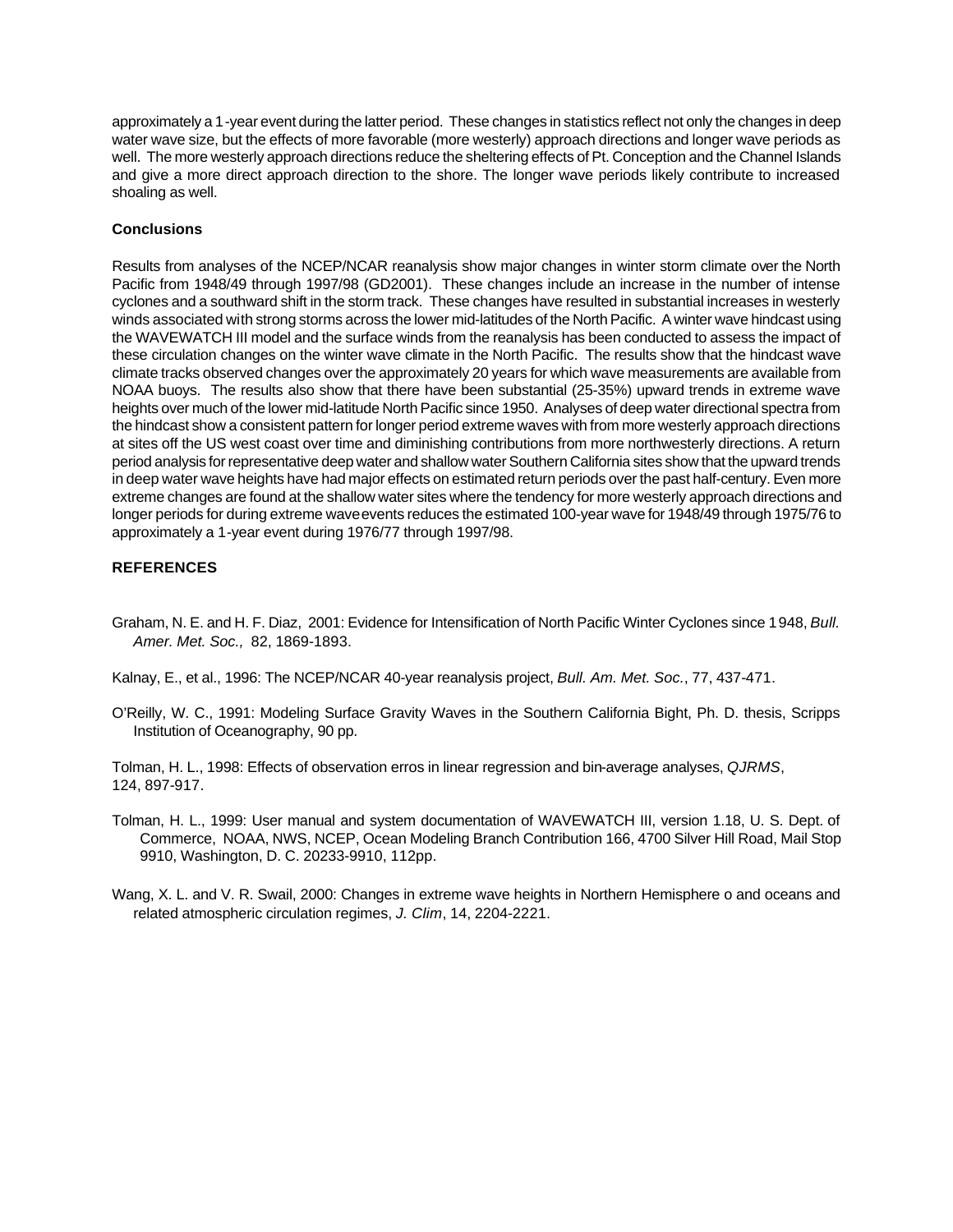

Fig. 1 – Median measured versus hindcast significant wave heights (solid circles) for 4 NOAA buoy locations in the North Pacific for 0.5 meter wide bins. Bars show 99% bounds for hindcast data. Proceeding clockwise from lower left plots are for Pt. Arguello (46011), Pt. Reyes (46023), Hawaii (51001), and 46006.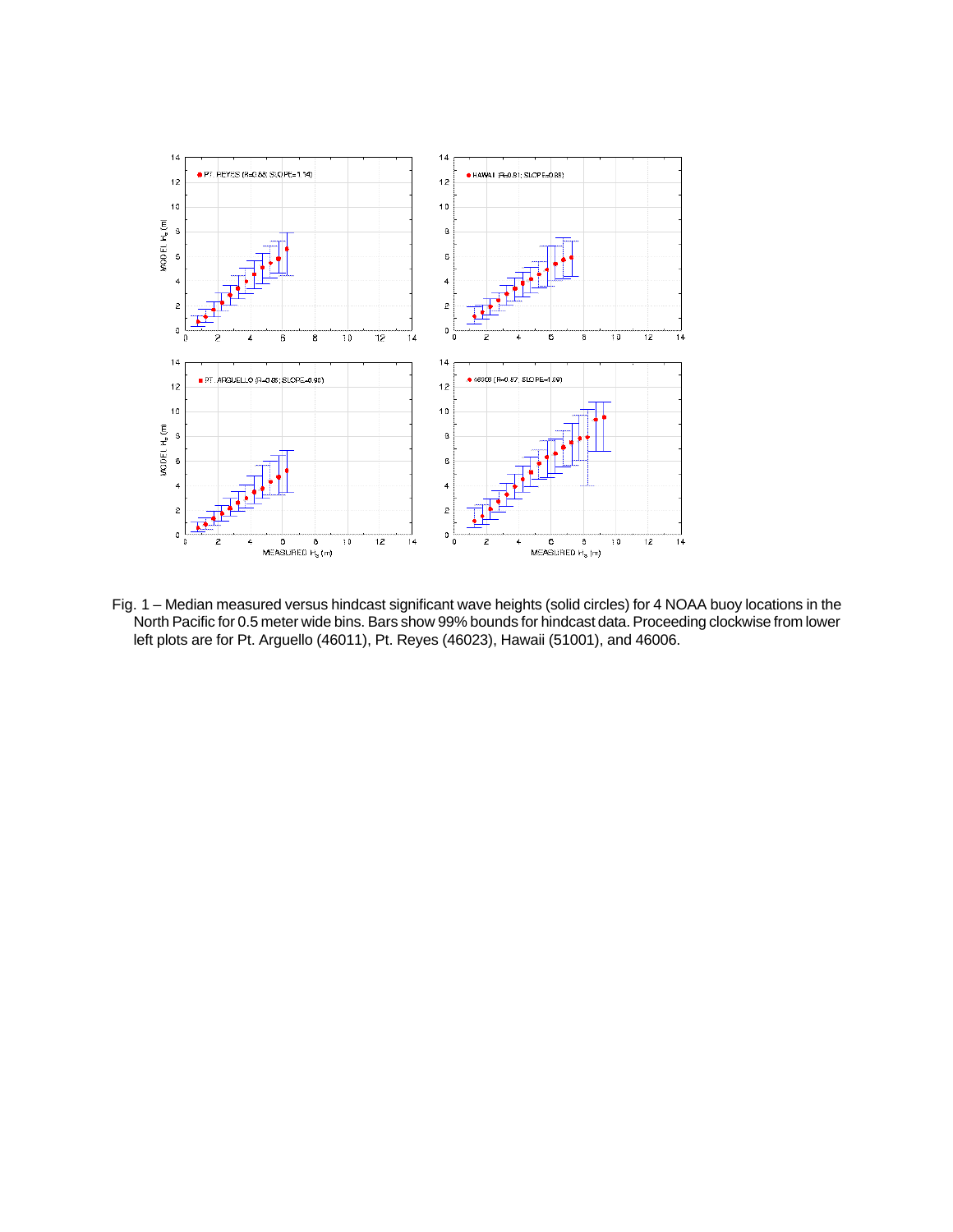

Fig. 2 – A. Trends in annual  $99<sup>th</sup>$  10-meter wind speeds from the NCEP/NCAR reanalysis for December-March 1948/49 through 1997/98. B. Trends in zonal and meridional 10-meter wind components for the same time period when 10-meter wind speeds exceeded annual 99<sup>th</sup> percentile. Values in both are ms<sup>-1</sup> decade<sup>-1</sup>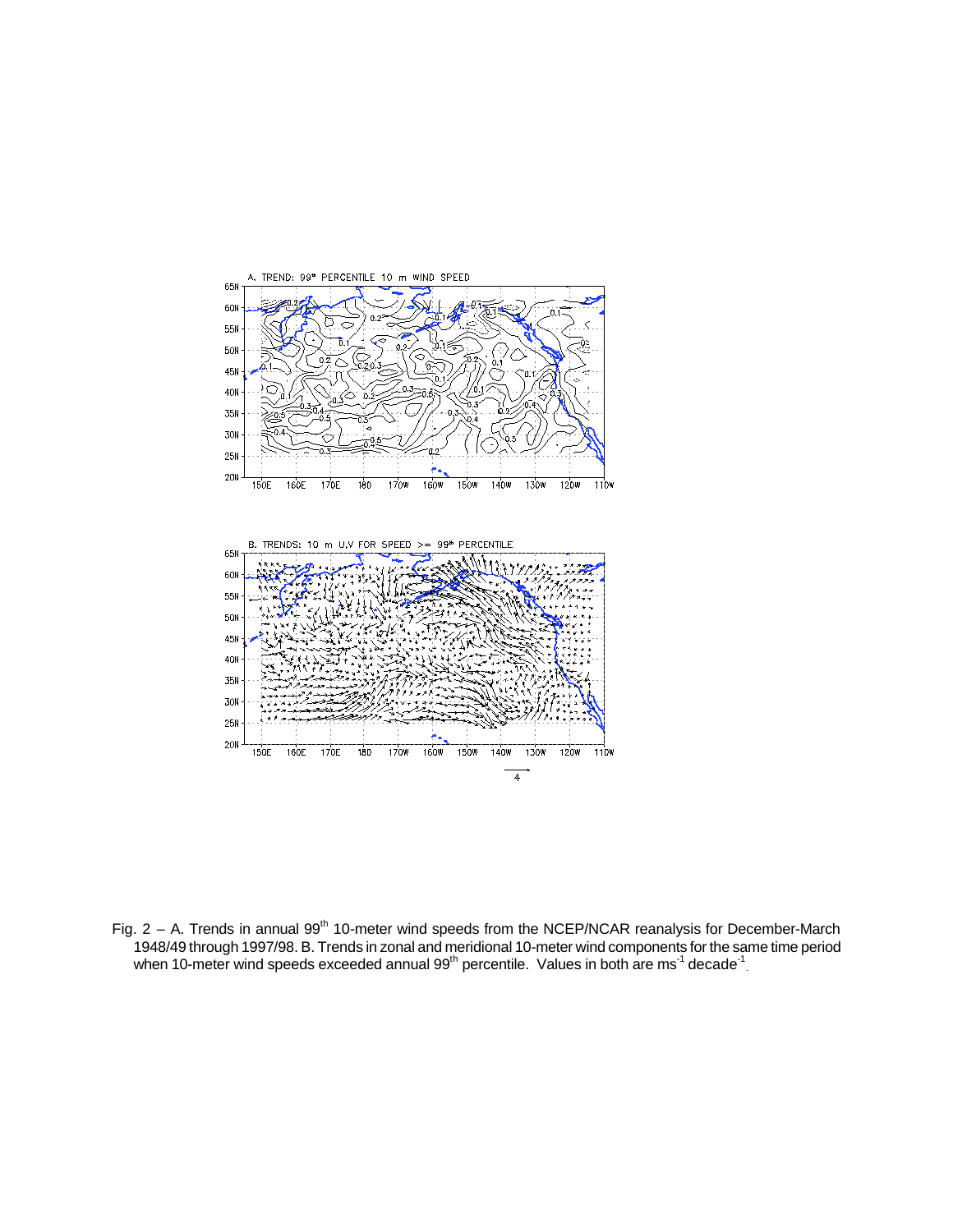

Fig 3 – Trends in hindcast 95th percentile wave height for December-March 1948/49 through 1997/98. Values are meters per 50 years.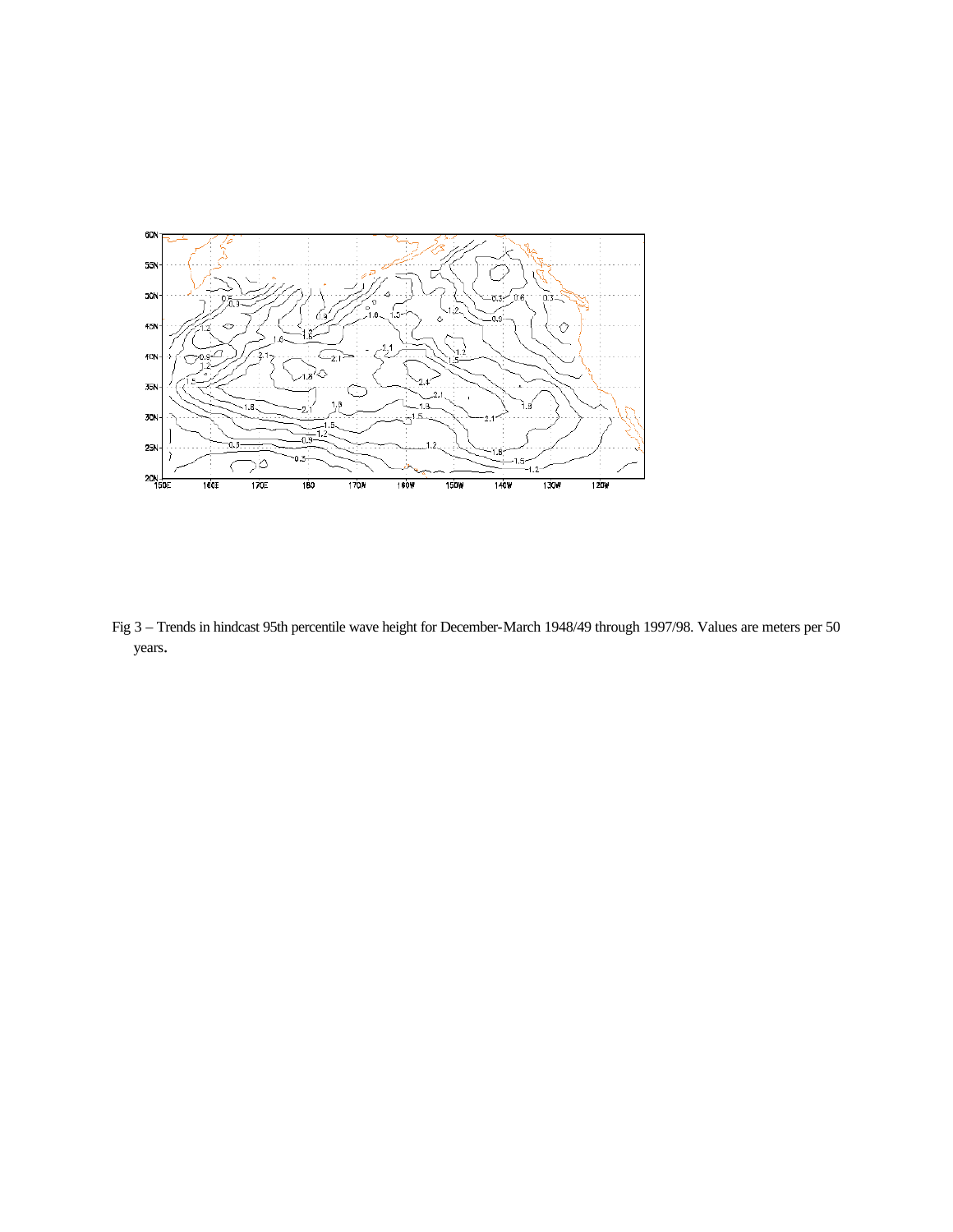

Fig. 4 – Time series of measured and hindcast 95th percentile significant wave heights for 4 locations in the North Pacific. Upward from the bottom the locations are Pt. Arguello (46011), Pt. Reyes (46013), 46006, and Hawaii (51001). Plots show hindcast data (solid line), trend in hindcast data (dashed line), measured values (solid circles), and hindcast values from data contemporaneous with observations.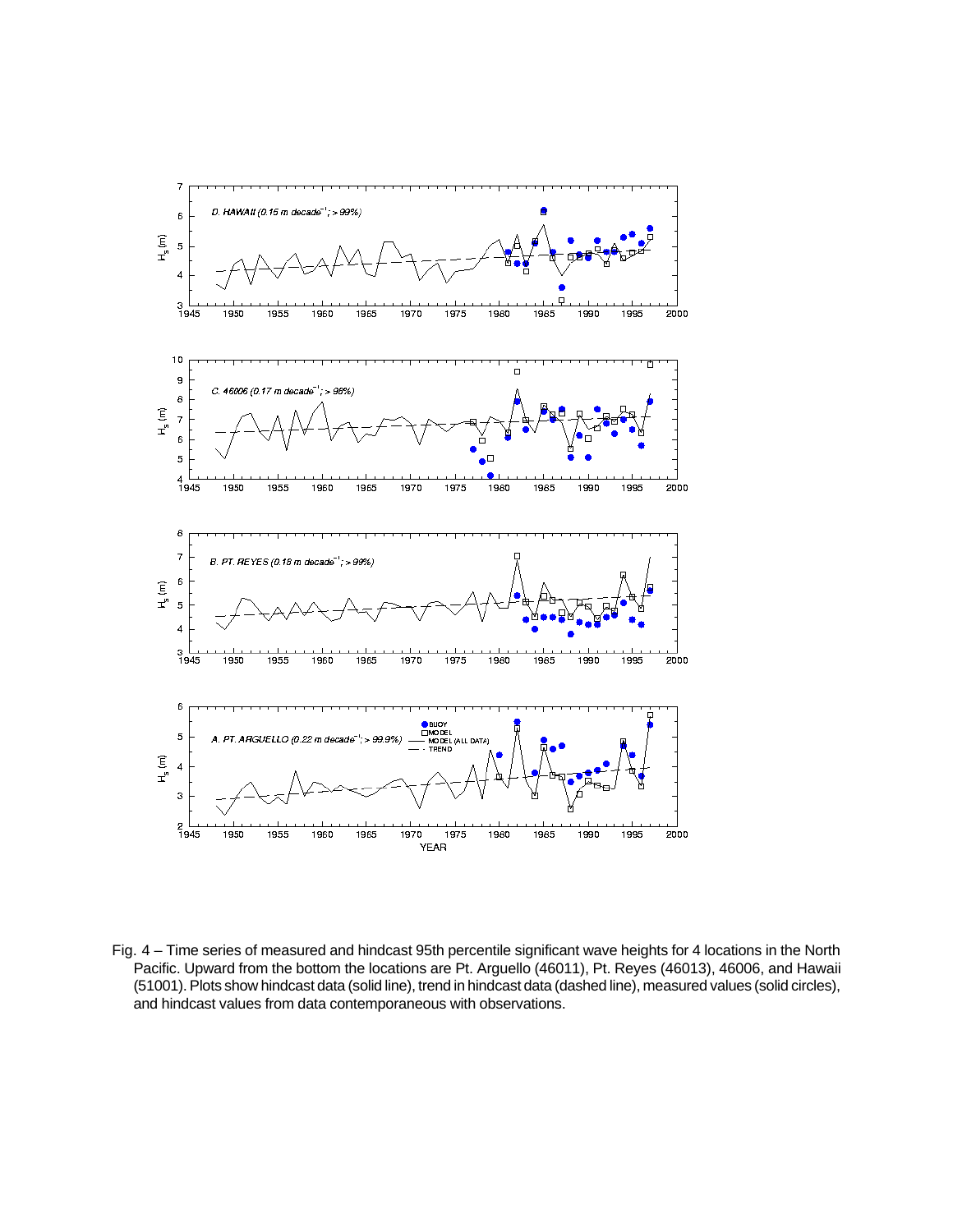

Fig. 5 – Trends in wave energy for bins in 2-D directional spectra. Directions indicate direction from; concentric circles indicate wave period starting at 27.5 seconds on the outside with 5 second decrements moving inward. Values are 10<sup>3</sup> x m<sup>2</sup> per 50 years. Proceeding clockwise from lower left locations are Pt. Arguello (46011), Pt. Reyes (46023), 46006, off the Columbia River mouth, Hawaii (51001) and off the southern tip of Baja California.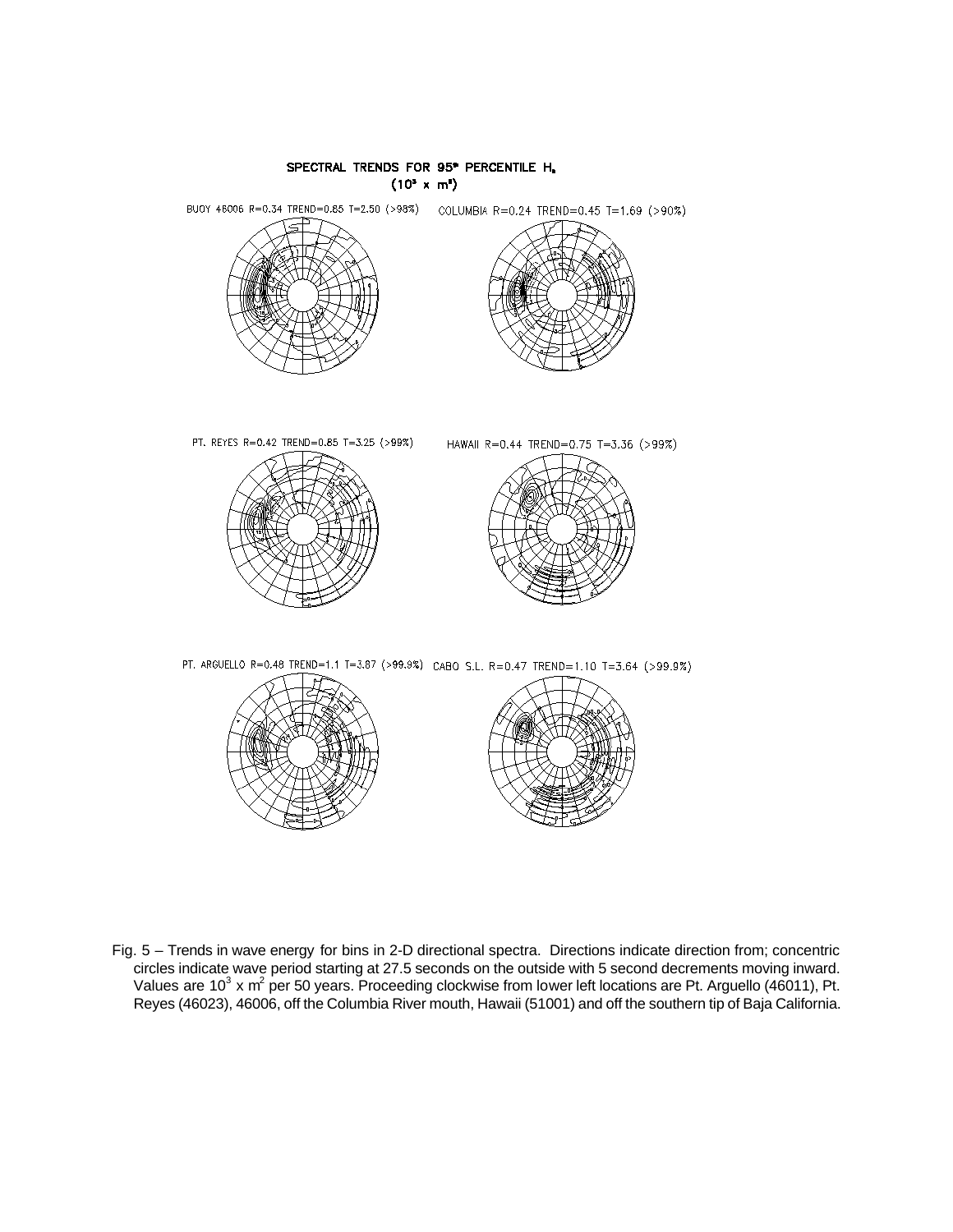

Fig. 6A – Return period analyses for upper 5% of hindcast December-March H<sub>s</sub> 1947/48–1975/76 (lower curve) and for 1976/77–1997/98 (upper curve). Analysis is for deep water location off Pt. Arguello (near NOAA Buoy 46011).